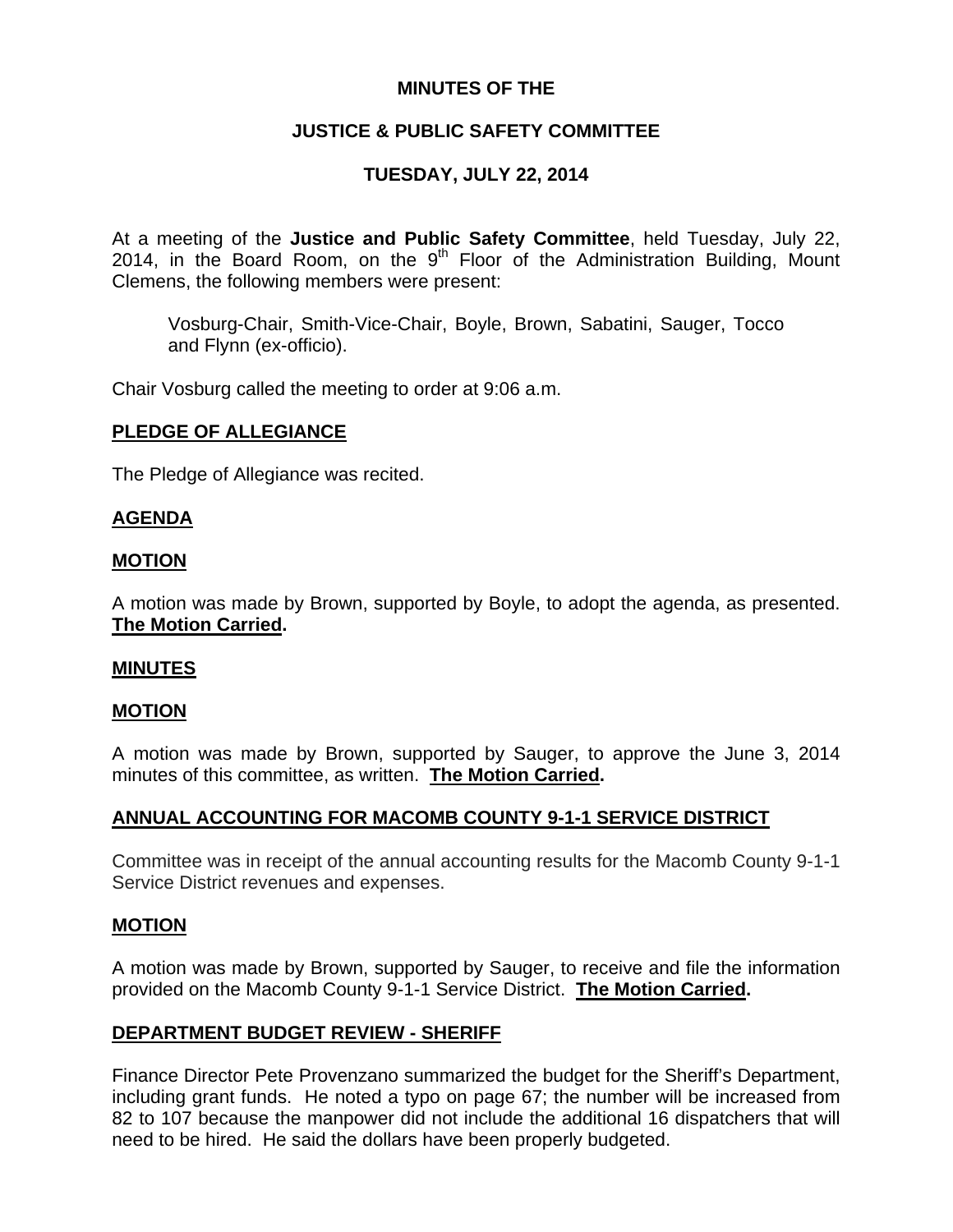The following commissioners asked questions of Pete Provenzano and Sheriff Wickersham: Brown, Vosburg, Smith, Sabatini and Flynn.

Sheriff Wickersham summarized some of the projects that they are currently working on and will continue through 2015.

The following commissioners spoke: Sauger, Brown and Vosburg.

Sheriff Wickersham spoke about his proposal for two additional dispatch supervisors.

The following commissioners spoke: Sauger, Brown, Smith and Flynn.

### **MOTION**

A motion was made by Smith, supported by Sauger, to receive and file the budget review for the Sheriff's Department. **The Motion Carried.** 

# **DEPARTMENT BUDGET REVIEW - PROSECUTOR**

Finance Director Pete Provenzano summarized the budget for the Prosecutor's Office.

The following commissioners asked questions of Prosecutor Eric Smith: Vosburg and Flynn.

# **MOTION**

A motion was made by Sauger, supported by Brown, to receive and file the budget review for the Prosecutor's Office. **The Motion Carried.** 

# **DEPARTMENT BUDGET REVIEW – JUVENILE JUSTICE CENTER**

Finance Director Pete Provenzano summarized the budget for the Juvenile Justice Center. Also in attendance was Juvenile Justice Center Director Rhonda Westphal.

The following commissioners spoke: Vosburg and Flynn.

### **MOTION**

A motion was made by Smith, supported by Brown, to receive and file the budget review for the Juvenile Justice Center. **The Motion Carried.** 

# **DEPARTMENT BUDGET REVIEW – EMERGENCY MANAGEMENT/HOMELAND SECURITY GRANTS**

Finance Director Pete Provenzano summarized the budget for the Emergency Management Department, including the homeland security grants.